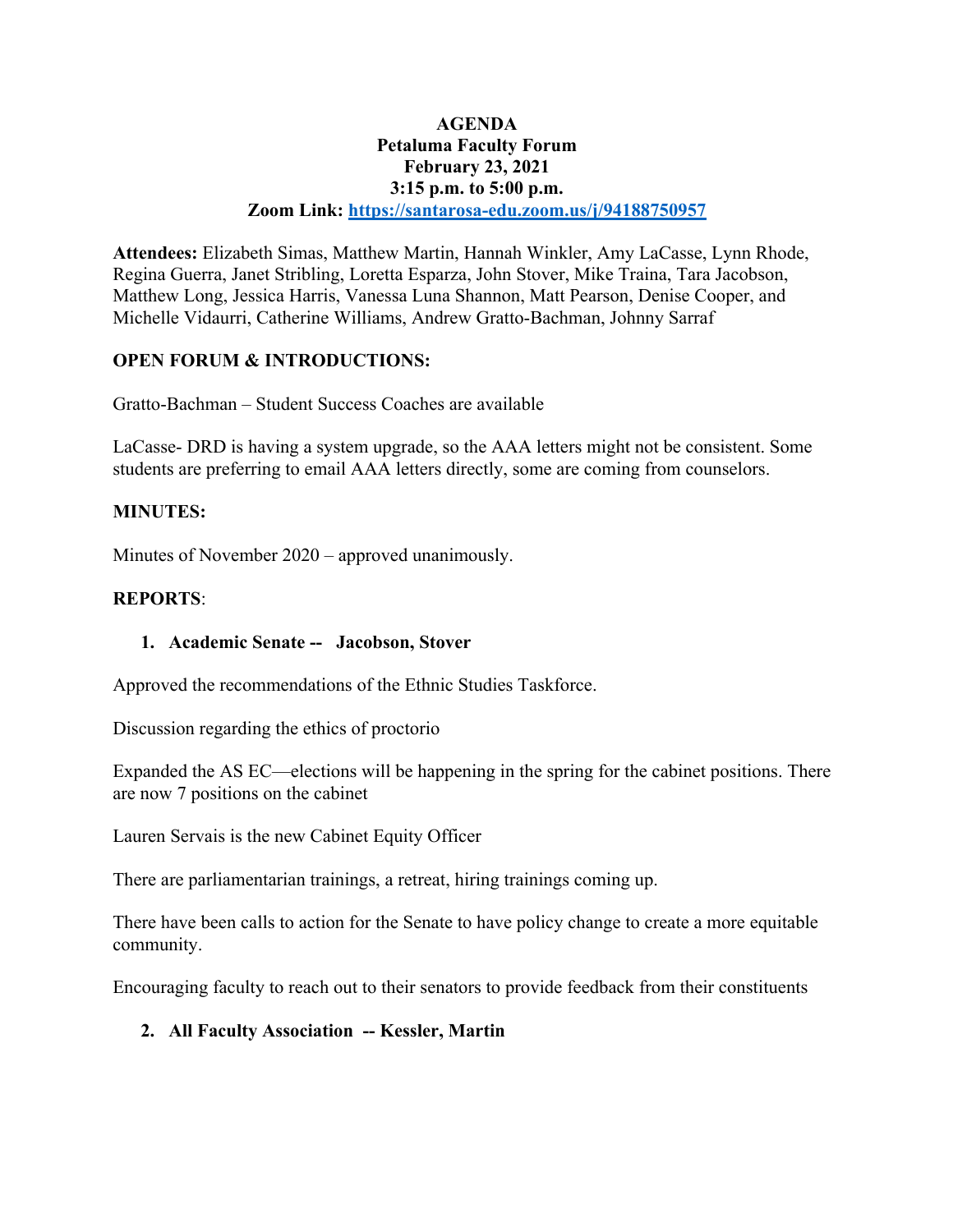We submitted the PFF Retreat notes to the negotiations team, they were well received and enthusiasm for our contribution.

AFA hosted a Listening Session and a PDA Session to hear concerns and feedback from faculty regarding the return to campus. The return to campus is a massive/confusing undertaking. Especially for allied staff.

Next Listening Session: (Thur. 3/11 from 3 – 5pm).

There is an upcoming AFA election: The deadline for voting is NOON on Sunday, Feb. 28.

Steven's next drop-in hour is Monday, March  $1<sup>st</sup>$  from  $2:30 - 3:30$ pm.

# **3. Management Team Update**

Creating a list to take to the county of classes for F2F for approval. The county has been incredibly supportive. Currently there are 10 different classes currently F2F. It was a heavy lift to get these classes back on campus. There is an effort to get as many classes as possible F2F for this summer—but with tracking, temp checks, masks, etc., it is a very big undertaking.

F2F classes are currently going very well.

Instructors teaching F2F and lab assistants are eligible for the vaccine

Fashion is moving to Petaluma.

Tara gave a presentation on the Yoga certificate at the BOT meeting.

Andrew was the Employee of the Month at the last BOT meeting.

The college is working with the design guild for a district branding. We're working on centering our brand within our larger brand. Plan is to narrow some ideas and then begin reaching out to faculty/students/etc. for

Return to campus will be phased in based on tier restrictions, etc. It is complicated, also navigating safety concerns.

Plexiglass is being installed, work is being done in terms of prepping campus for our return and FAC Ops is doing a great job.

At some point FAC Ops will swing by PFF to introduce themselves.

The vaccination center will be gone before classes start—that is part of the deal.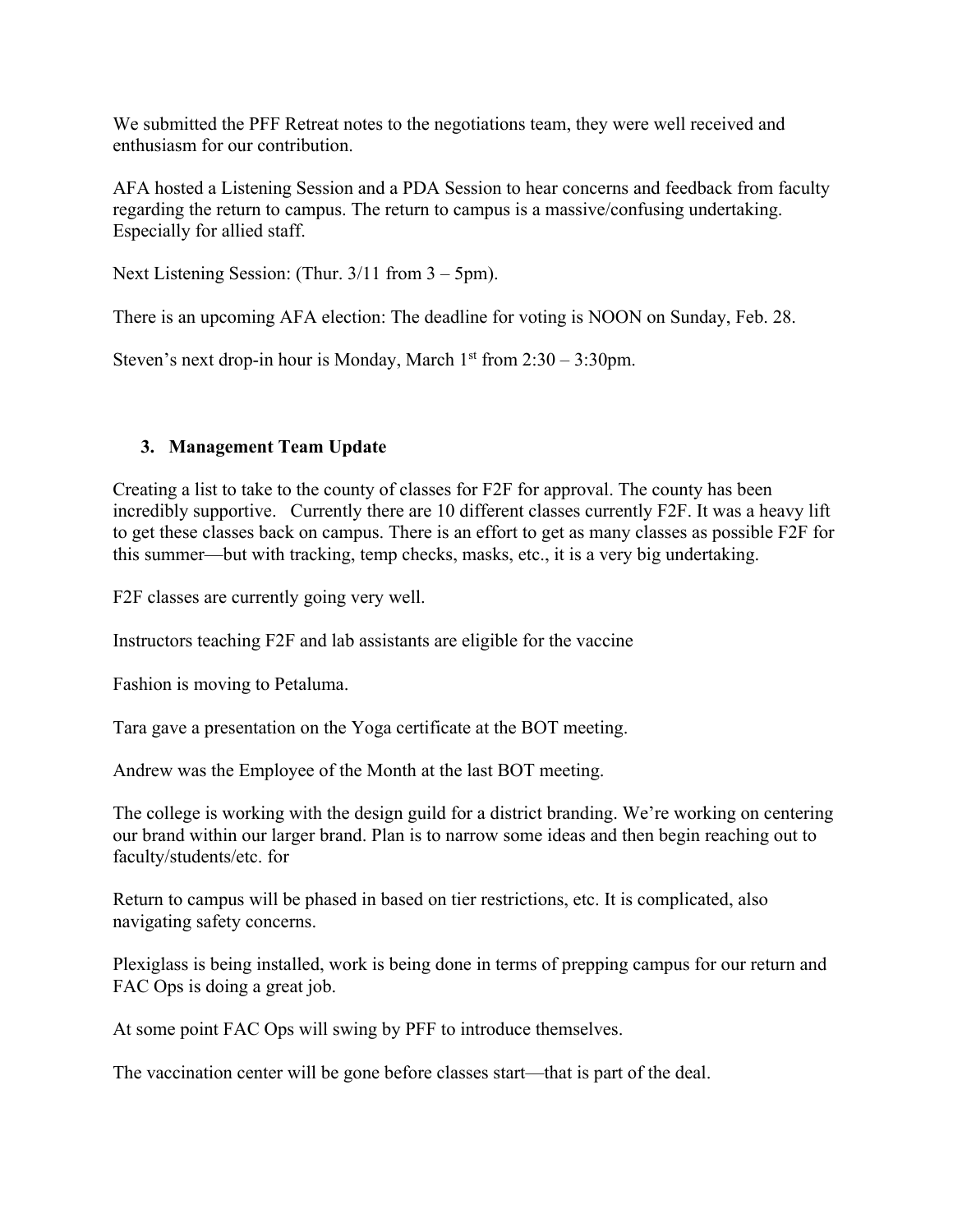The goal is to raise a million dollars for the college—focusing on operations, not just endowment. The breakfast has been converted into a virtual fundraiser.

We are trying to have Jill Biden given an introduction video for the fundraiser.

# **4. Chair Report -- Simas**

We had our retreat with breakout groups focusing on how to engage and retain our students better and what concerns we have for returning to campus safe.

If anyone is interested in getting the notes from the retreat, please let PFF know.

The Steering Committee elections are coming up, we have two seats that are going to be up for re-election.

The PFF meeting will be the 5<sup>th</sup> Tuesday in March to accommodate Spring Break.

Friends of Petaluma Trust: we have four 500 dollar rewards to give out this year. Applications will come out tonight or tomorrow. Applications will be due March  $19<sup>th</sup>$ , for anything that takes place in the next fiscal year: July 1<sup>st</sup> 2021-June 30<sup>th</sup> 2022. Huge thank you for the continued support of the Trust.

# **ACTION: DISCUSSION:**

1. Petaluma Faculty Concerns

The remote nature of things now is making it harder to have a sense of a Petaluma campus—we wanted to open up a space to allow us to generate ideas of concerns, ideas, etc that we can use moving forward to set action items, goals moving forward.

Stover—appreciates the context and opportunity to have the conversation. We're almost up to a year of doing this kind of education. Hard to quantify the hardships and fatigue of everything. The timeline has been moved for proofs—the district is going to be making a decision regarding F2F instruction around early April.

Concern with teaching large classes of 45 students in a F2F environment. Would like clarity about when we will be able to come back F2F, for navigating expectation and having a sense of the future.

There is a lot that hasn't been arranged, figured out yet, which is challenging.

There is a desire for more information.

Long – It is easier to discuss individual services, but it gets harder when you start discussing oneon-one in offices, are there alternatives to small offices. Classrooms are another concern—the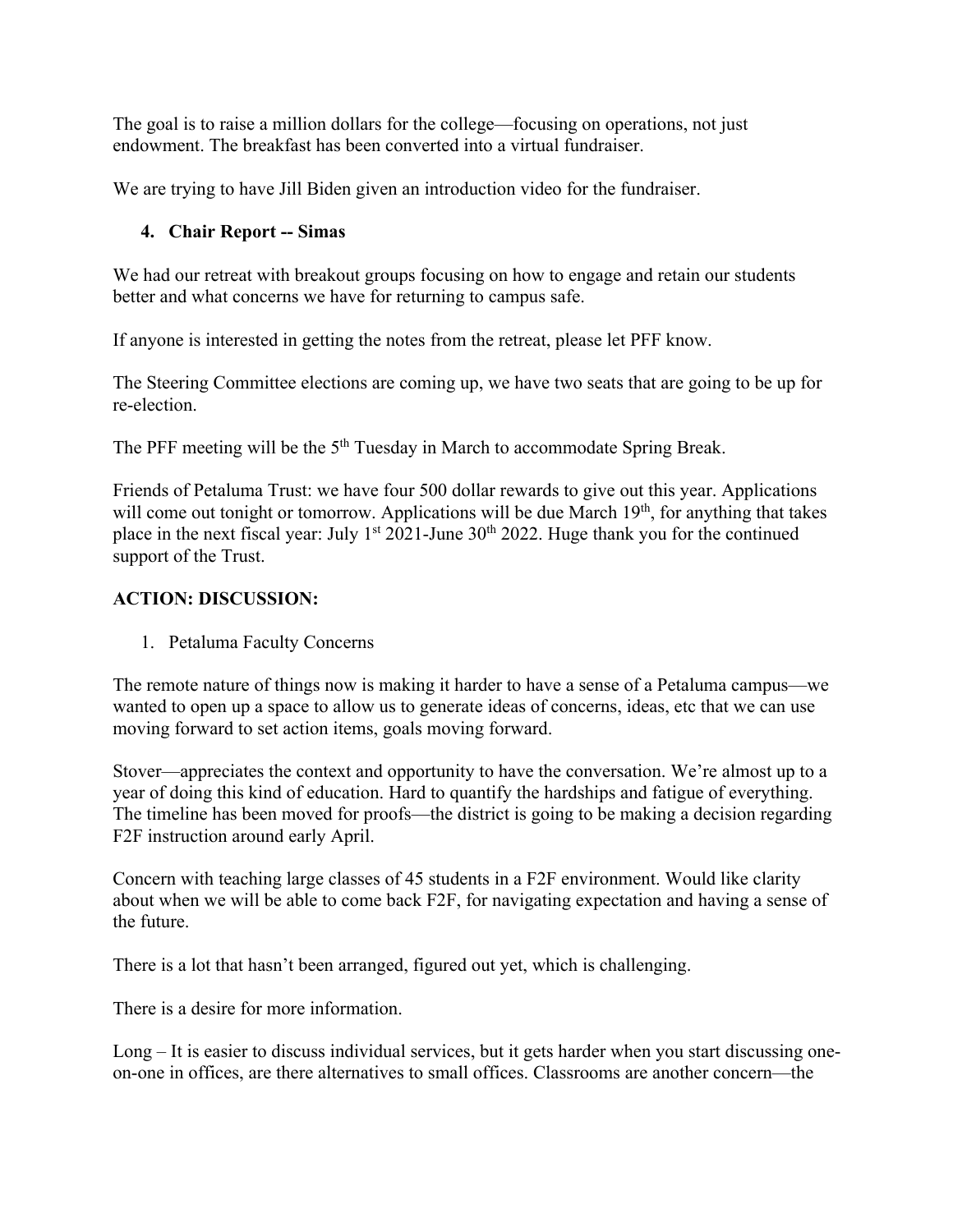capacity is only 10 people. So how do you run a class with a smaller classroom? Are you teaching remote and in person? A portion of the students F2F the rest online?

Adding in county restrictions, it hasn't been fully clarified regarding education. We build a plan and then bring it to the county, it's complicated. Still keeping an eye on vaccinations, etc. Hoping vaccinations can happen before the fall schedule goes out.

Sarraf – What kind of flexibility do we even have regarding putting off the schedule?

Guerra -- Seems the proof is pushed as far out as possible at this point. Having pushed it out this far, the schedule will now not go out until May  $24<sup>th</sup>$ -this has a significant impact on counselors and outreach. The more you delay, there are pros and cons to it. Doing this is an attempt to give the county/public health more time to get us into a different tier. We need to envision a scenario where we aren't having to take temperatures and can have a larger number of students in the room. These factors are out of our hands.

Traina – We won't have to submit final schedules until April. In terms of optimism, felt like he started hearing more of it on PDA from the district and the union. Both seem to be working toward a goal of allowing those who want to be F2F to be F2F—if XY&Z are met, then perhaps some faculty who wanted to could return to class.

Unsure what the decision Dr. Chong is going to be making, what are the variables—all or nothing? All or some?

Guerra – The decision could also factor in some approach of what student services are available.

Simas – The notion of being alone together. We're feeling how much we don't know.

Stover – The lack of community connection/support is getting very taxing. In BS they had to submit two schedules, an online only and an ideal schedule. Intentionally limited it to two days a week. What students are we serving right now? A large increase in high school students. There is also a massive increase in returning students. Where are the 18-25 year olds?

Long—that demographic is certainly down, fewer that we usually have.

Simas – Ucs and CSUs are planning to be F2F, but how and what does that look like?

Martin – mentioned SSU's hybrid plan // what does social distanced pedagogy even look like?

Simas—the lack of information is making people uncertain and adding another layer of challenge. Difficult to have a culture/community etc during this time.

Williams—Could we have socially distanced staff events to help us build connections and address zoom fatigue.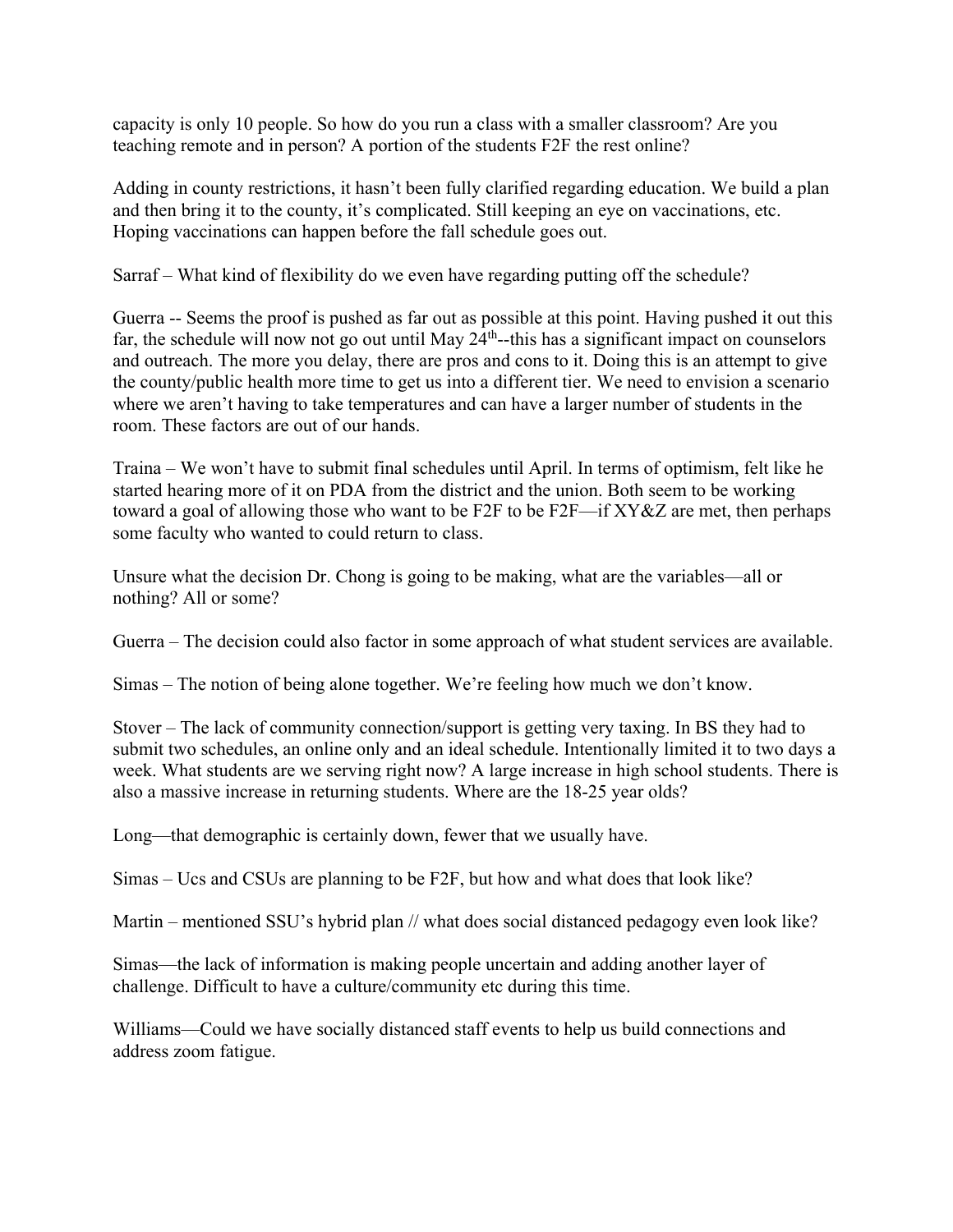Long—This is rooted in everyone having the vaccine. There is the aspect of who is willing or unwilling to get vaccinated. But having these kinds of events would be a great way to help us all feel better/feel more human.

Williams—the word connection is really sticking out. How do we maintain connections in this format? How does the prolonged absence impact our campus community? How does it impact who we are?

Simas—How will we be impacted when some people opt to not return to campus. On a large campus, it might not have a big of an impact as on our small campus. What happens if we lose the "anchor" faculty? What does that look like? How does this change things on our campus?

Long—it has been happening, people have been opting to be minimize their presence on campus prior to the pandemic. How can we encourage our community values—what are the things we can do in person.

Traina—What flexibility is there exploring innovative learning communities or linked classes while we're in this window of finalizing the proof? There could be some kind of creative breakout sessions/ways to build connection for ourselves and our students. This might help the students/faculty feel less isolated.

Long—This GP work, the workgroup on the first year experience is the natural place to be doing this week. It could be location specific, as a site, so, yes, encourages faculty to get on that workgroup, maybe a Petaluma contingent to make that stuff happen. We could do our own.

Long—If interested in doing some form of informal class pairing, the timeline would be the next 30 days to have something put together.

Traina – There seems to be interest in it doing this kind of work—ie Lanzamiento work, but there is a lot of unknowns with the Lanzamiento structure. It isn't clear how the threads are being drawn. There are a lot of unknowns for faculty in terms of prepping.

All students who enroll in a Lanzamiento section will be considered a Lanzamiento student, regardless of if they're Latinx or not.

Esparza Will reach out to Robert Holcolm for a little more clarity in the process

Stover—two things on the table, the HSI Lanzamiento grant part. Another part is doing something creative next week to discuss possibility and dream up some ideas. We should have some kind of informal "dream session"

Lunch/Dream session to get some brainstorming together.

Williams—There has been a request via Matthew/Regina to connect with the HIS grant to discuss how we can get the funding for the CoP.